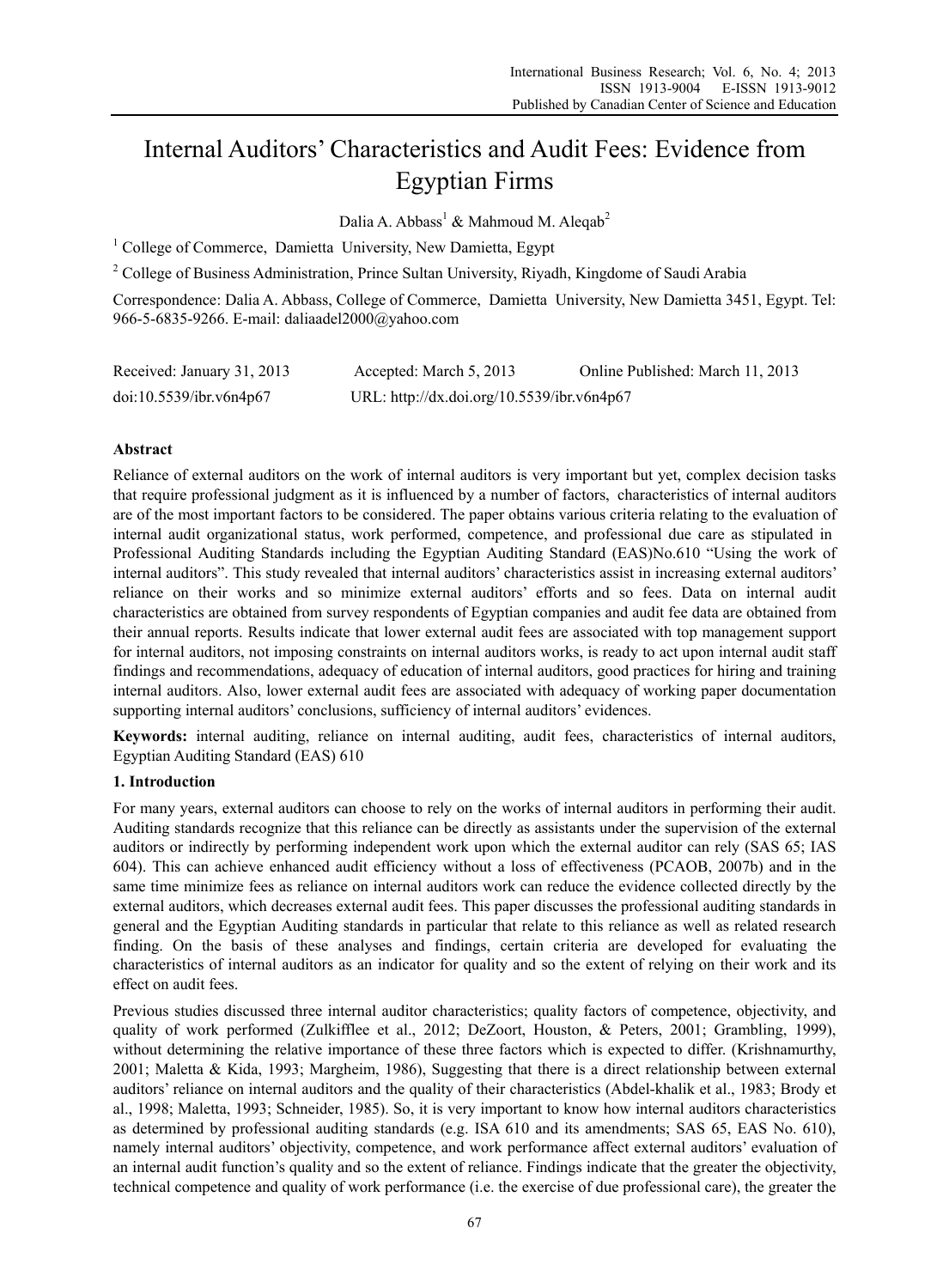potential for internal auditors to contribute to the external audit and so the lower the audit fees.

In Egypt, Dr. Mahmoud Mohee Eldeen, the former minister of investment issued a ministerial decree no. 166 of 2008 regarding issuing the Egyptian Auditing Standards and Limited Reviews of historical Financial Information which replaces the Egyptian Auditing Standards that were issued in 2000. The standards issued according to the ministerial decree were 38 standards. A general framework was presented to complete the Egyptian Auditing Standards and to make it consistent with the International Auditing Standards.

These standards include Egyptian Auditing Standard (ESA NO. 610), *Using the Work of Internal Auditors,* which aims at setting the standards and guidelines for external auditors when they study their reliance on the work of (IA). Auditing procedures included in this standard are applied only to internal auditing activities that relate to financial statements audits. The requirements of this standard re-emphasize the importance of the IA function and its role in enhancing the quality of the audit process, keeping in mind that the external auditor bears full responsibility for expressing an audit opinion.

While the roles of internal auditors differ from external auditors, they can coordinate and cooperate their efforts that can yield collective outcomes, such as higher quality audits and economic benefits. In fact, professional auditing standards recognize the potential contribution that internal auditors can provide to external auditors (SAS No. 65, AICPA, 1991; ISA No. 610; PCAOB, 2007, EAS No.610). This contribution can be made indirectly when internal auditors assist external auditors or directly when internal auditors perform various audits and reviews throughout the audit year on which the external auditors may rely (SAS No. 65, AICPA, 1991; Maletta, 1993). However, an important factor in considering of the use of IA is the quality of IA. Both professional auditing standards and prior studies interpret IA quality as specific characteristics of both the organization and the parties performing IA activities (e.g., objectivity of IA staff, competency, professional due care, and independence) and external auditors are to first consider these characteristics before relying on the work of the internal auditor. (see SAS No. 65, AICPA, 1991; ISA No. 610, MIA, 2000; Felix, Gramling & Maletta, 2001; IIA 2009; Prawitt, Smith & Wood, 2009)

This paper studies the relationship between different IA characteristics of Egyptian firms and external audit fees. While most of previous studies on this relationship have been researched in the U.S., there is little evidence from different environments like Arab countries context. So, it is important to have evidence from different environments to enrich the internal auditing literature and enhance our understanding about the importance and role of IA, within the light of their characteristics (Jaggi & Leung, 2007), in minimizing audit fees especially with the globalization of auditing standards (including internal auditing). Research based on US firms may not be applicable to Egyptian firms as business and institutional environments as well as ownership structure of firms from Egypt must differ from those of the U.S. firms.

The purpose of this paper is to evaluate the extent to which characteristics of internal auditors including organizational status/objectivity, work scope, competency, and due professional care will influence external auditors reliance on their works and so will increase/decrease audit fees. This gives rise to the following question: *How different characteristics of internal auditors affect external auditors' reliance on their works and so audit fees?* 

Our motivation for studying this relationship is that professional auditing standards encourage internal auditors to work closely with the external auditor. The Egyptian Auditing standard on (ESA No.610) indicates "external auditor should consider internal audit department activities and their effect, if any, on external audit procedures" (EAS No. 610, 2008).

Another motivation is the mixed results of the few studies that directly examine the relationship between internal audit characteristics and external audit fees (Sandra & Marion, 2010). Some studies find that IA assistance is not a significant determinant of external audit fees for either financial services clients or industrial firm clients (Stein, Simunic, & O'Keefe, 1994). Other research finds a direct relationship between the internal audit budget (Carcello, Hermanson, & Raghunandan, 2005) and the external auditor reliance on the work of internal auditors from one side (Goodwin-Stewart & Kent, 2006a) and audit fees from the other side. The conflicting results of prior research suggest that there is room for more research on the relationship between internal auditors' characteristics and external audit fees.

Consistent with expectations, We find that the following IA characteristics are associated with lower external audit fees: (1) management is ready to act upon internal audit staff findings and recommendations, (2) education of internal auditors is adequate, (3) practices for hiring and training internal auditors are satisfactory, (4) working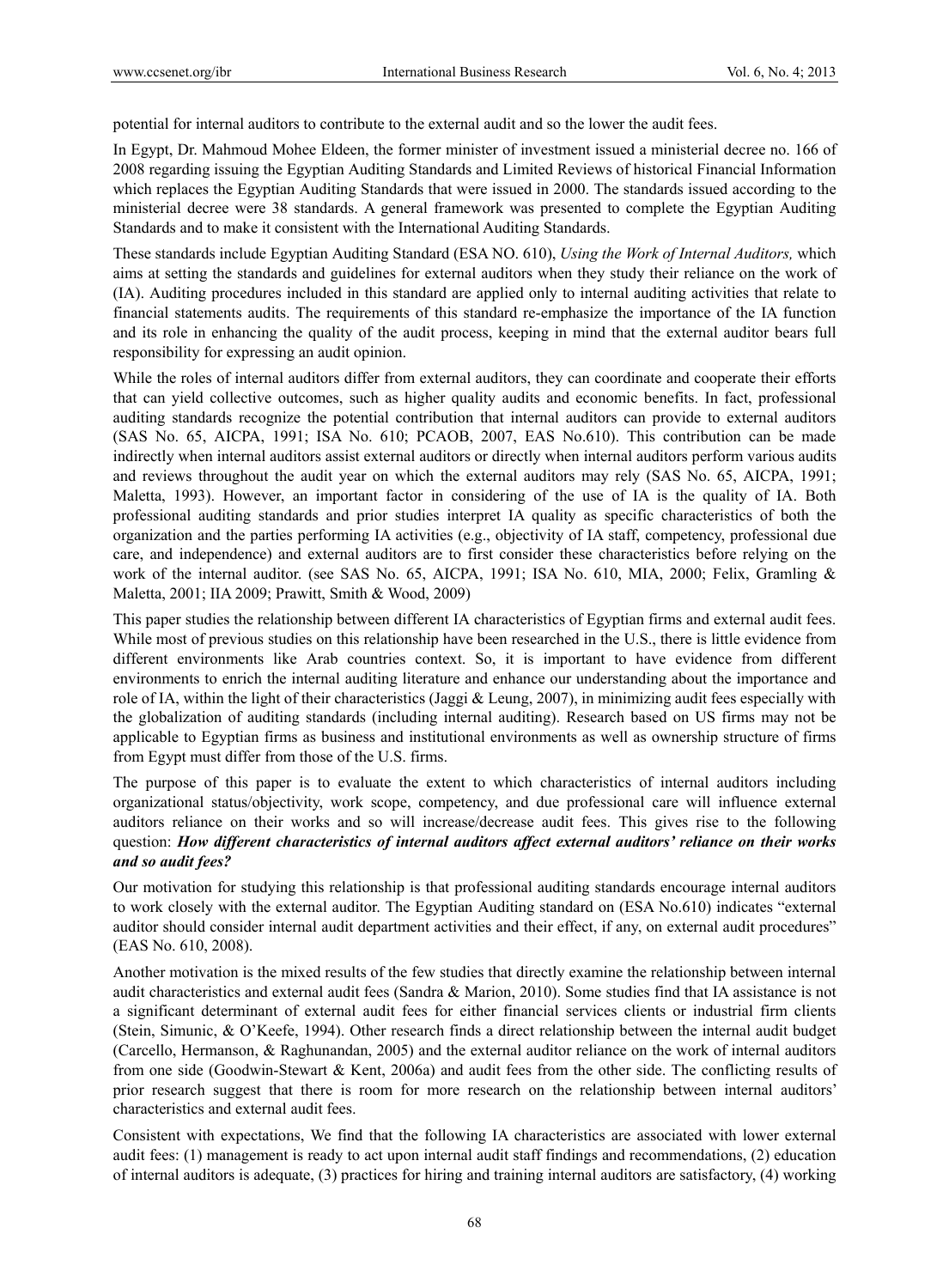paper documentation to support the internal auditors' conclusions are adequate, and (5) internal audit evidences are sufficient.

This paper provides evidence that internal auditors characteristics affect external audit fees in Egyptian listed firms.

The remainder of this paper is as follows: First: background and hypothesis development will be discussed. Then, the methods used to collect the data will be described, followed by the results. Finally, the results will be discussed as well as the opportunities for future research.

# **2. Background and Hypothesis Development**

# *2.1 Internal Audit and Audit Fees*

Few studies have examined the relation between internal audit and external audit fees and yet with mixed results (Goodwin et al., 2006). Some studies report a negative relation between audit fees and the contribution of internal audit to the external audit (Elliott & Korpi, 1978) and Felix *et al.,* 2001) because of the increased reliance of external auditors on internal auditors work and so lowering audit fees. Other studies find no significant relationship between audit fees and the level of internal audit contribution (Carey *et al.* 2000a, Stein *et al.,* 1994). More surprisingly, some studies find that fees are higher when companies use internal audit, suggesting that internal and external audit are regarded as complementary means of increasing overall monitoring (Carey *et al.*, 2000a; Hay & Knechel, 2002). This is consistent with a broader role of internal audit, which in recent years has evolved from a narrow focus on control to embrace risk management and corporate governance (Brody & Lowe, 2000; Carey *et al.*, 2000; Leung *et al.*, 2004).

# *2.2 External Auditor Reliance on Internal Auditors*

The extent to which an external auditor should rely on the work of others including the internal auditors depends partly on the agents performing the work (e.g., the IAs' competence including formal education, training, experience, funding), and objectivity (e.g., as demonstrated by the organization of the internal audit department, reporting channels etc.; AS 5: PCAOB, 2007a). EAS 610 requires external auditors to evaluate four factors when considering the adequacy of internal auditors work. These factors are objectivity, technical competence, due professional care and work scope (EAS No. 610, 2010). This is consistent with the requirements of the current US standards that external auditors should consider the competency, objectivity and work performed by internal auditors when making reliance decisions (AICPA, 2008, AU Section 322; PCAOB, 2007).

### *2.3 Evaluating the Internal Audit Function*

International Standard on Auditing (ISA) NO.610 and ESA No. 610 stated that the external auditor shall determine whether he can depend on the work performed by the internal audit function for purposes of the audit by evaluating the extent to which the internal audit function's *organizational status*, reporting and communication channels support the *objectivity* of the internal auditors; the level of *competence* of the internal auditor; scope of work performed and due professional care (ISA,610 revised 2012 Para. A5–A9). Otherwise, the external auditor shall not use the work of the internal audit function (ISA,610 revised 2012 Para. Para. A12–A14).

The following sections discuss the assessments of internal auditor's organizational status, competence, work scope and due professional care after first providing information about the criteria for these assessments.

# 2.3.1 Criteria to Evaluate Extent of EA Reliance on IA

External auditors have to take into their consideration certain criteria when obtaining an understanding of and evaluating the internal audit function. Egyptian Auditing Standard (ESA) NO. 610*,* determines certin criteria for external auditors when they consider their reliance on the work of (IA). **Table 1** identifies the various sources of information and categorizes these sources according to usefulness for evaluating internal auditors organizational status, work scope, competency, and due professional care and categorizes these sources according to usefulness for evaluating internal auditors' competence, objectivity, and work scope.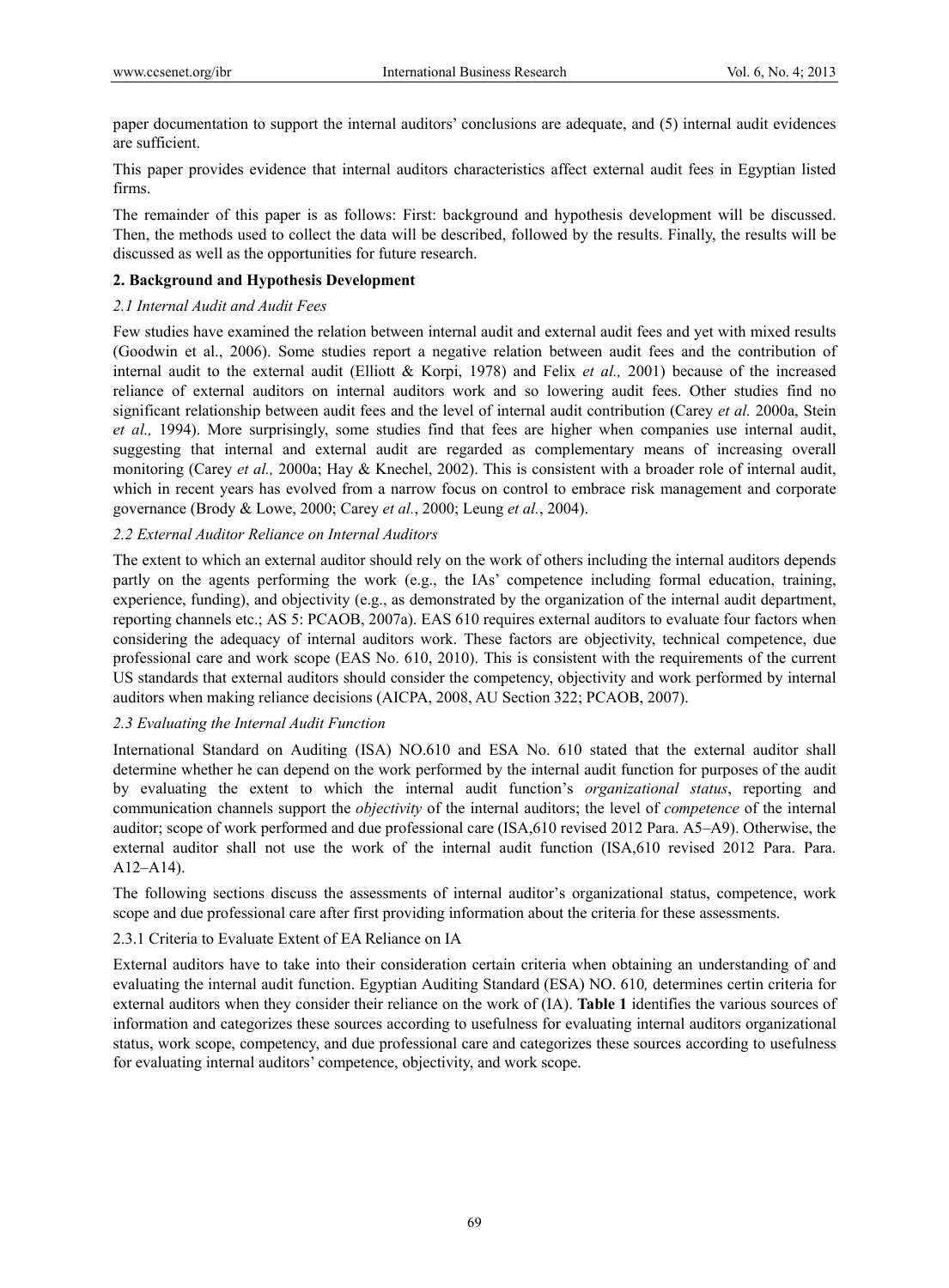#### Table1. Criteria for evaluating internal audit organizational status, competency and due professional care

| Organizational Status                                                                     |
|-------------------------------------------------------------------------------------------|
| Internal auditors report to the audit committee.                                          |
| Top management supports the internal audit function.                                      |
| Internal auditors are responsible for the execution of any activities.                    |
| There are no constraints imposed by management on internal auditors' works.               |
| Internal auditors have direct and free channels of communication to the external auditor. |
| The work scope                                                                            |
| The nature of internal audit department responsibilities is appropriate                   |
| The extent of internal audit department responsibilities is appropriate                   |
| Internal auditors have the ability to investigate any area of company activity            |
| Management is ready to act upon internal audit staff findings and recommendations         |
| There are appropriate ways for documenting these recommendations                          |
| Competency                                                                                |
| The education of internal auditors is adequate                                            |
| Internal auditors are provided with continuing education                                  |
| Internal auditors have adequate professional experience                                   |
| Internal auditors have professional certification                                         |
| The practices for hiring and training internal auditors are satisfactory                  |
| Due professional care                                                                     |
| Internal audit work is planned and supervised effectively                                 |
| Internal audit work is inspected and documented appropriately                             |
| Internal audit evidences are sufficient                                                   |
| Work programs are sufficient.                                                             |
| Working paper documentation to support the internal auditors' conclusions is adequate     |

#### 2.3.1.1 Evaluating Internal Auditors' Organizational Status/Objectivity

In assessing internal auditors' organizational status, the external auditor should consider the internal audit activities status in the organizational structure and the corresponding effect on its objectivity (EAS No. 610, 2010, Schneider, 2010). This section discusses the criteria required for assessing internal audit organizational status provided by the Treadway Commission, SAS No. 65, ESA No.610, ISA No. 610 and Institute of Internal Auditors (IIA) Standards.

There are three principal factors that should be considered when determining the internal audit organizational status and so objectivity: the *organizational positioning of the internal audit function, the development capabilities internal auditor and the internal audit reporting relationships*. *(Schneider, 2010, p.98).* Of the three*,*  the internal audit reporting relationships are the most important consideration when evaluating the objectivity of the internal audit function (Clark et al., 1980, Brown, 1983, Messier & Schneider, 1988). Generally speaking, the reporting level should be sufficient to ensure that internal audit findings are taken seriously. For day-to-day operations, the chief internal auditor should report administratively to the highest management level not directly involved in preparing the company's financial statements (Treadway Commission, 1987, p. 38, AICPA, 2007, p. 1 EAS No. 610, p.7). This includes having direct, unrestricted access and regular reporting to the board of directors, audit committee, or owner-manager, to the extent that he should attend all audit committee meetings (The external auditor can assess this through the frequency of internal auditors' communications with the company's board of directors or its audit committee and whether these communications are censored by management) (SAS No. 65, Treadway Commission, 1987, p. 39). He should also be able to meet with the committee regularly and should have free channels of communication with the external auditor (ESA No. 610, p.7).

Internal auditors must be able to maintain objectivity and identify threats to their organizational status / objectivity and they are required to evaluate and minimize those threats, and determine whether they can be objective given the steps they have taken to minimize the threats identified. This is largely a process of self-assessment by internal auditors. (IIA 2000, 2003, p.224). So, internal auditors are prohibited from auditing areas where there is any personal or professional involvement with or allegiance to the area being audited, or where relatives are employed in important or audit-sensitive positions. They are also prohibited from auditing areas where internal auditors were recently assigned or will be assigned in the future (SAS No. 65). It would also be a conflict of interest to provide assurances services for an activity for which the internal auditor had responsibility within the previous year (IIA, 2003, sec. 1130.A1). This ensures that there will be no appearance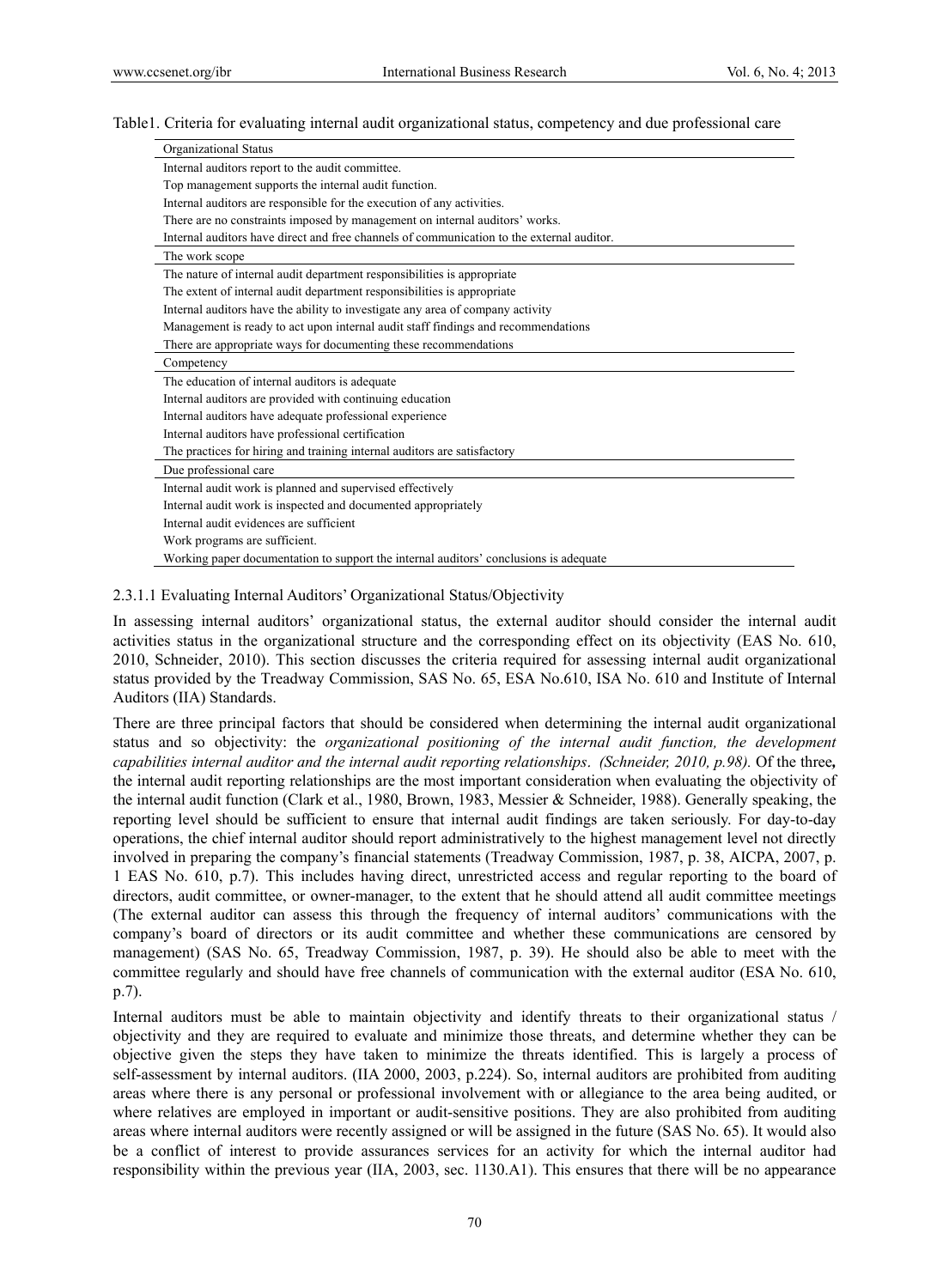of bias resulting from auditing relatives or auditing their own work. *Schneider, 2010, p.98).* Moreover, they should not assume any operational responsibility, be rotated on staff assignments periodically whenever practicable, do not accept gifts or favors from others such as employees, clients, or business associates. These are not only intended to prevent intentional bias on the part of internal auditors, but will avoid instances of unintentional bias as in the case of accepting a small gift from an employee would probably not cause an internal auditor to consciously change a decision, but could result in an unintentional bias toward the employee for which the internal auditor may not be aware.

From the previous discussion, we can specify the following *hypothesis*:

*H1: External auditors will rely more on internal auditors when they are objectivive and this will decrease audit fees.* 

### Organizational Status

Internal auditors reports to the audit committee.

Top management supports the internal audit function.

Internal auditors are responsible for the execution of any activities.

There are no constraints imposed by management on internal auditors' works.

Internal auditors have direct and free channels of communication to the external auditor.

#### 2.3.1.2 Work Scope

EAS No. 610 specifies that the external auditor should consider the nature and extent of internal auditors work, whether management responds to internal auditors recommendations, and how this is documented when they have decided to rely on their work. This leads to evaluating the following criteria:

From the previous, we can specify the following *hypothesis*:

# *H2: External auditors will rely more on internal auditors when there is appropriate work scope and this will decrease audit fees.*

The work scope

The nature of internal audit department responsibilities is appropriate.

The extent of internal audit department responsibilities is appropriate.

Internal auditors have the ability to investigate any area of company activity.

Management is ready to act upon internal audit staff findings and recommendations.

There are appropriate ways for documenting these recommendations.

### 2.3.1.3 Competence

Competence means having the intelligence, education, and training to *be able* to add value through performance. Competence comes from "long and intensive preparation, including instruction in skills and methods as well as scholarly principles underlying the skills and methods," and the commitment to "continued study"(Jane 2003) The EA evaluation of the level of competence of the IA function (Ref: Para. A27–A29) determines the nature and extent of the external auditor's audit procedures. The most important two considerations when assessing internal auditors' competence are the characteristics relating to both internal auditors' personal qualifications and the operations of the internal audit function. Individual auditor characteristics are more important in terms of assessment than the characteristics involving how well the internal audit department operates. The reason behind this is the fact that when external auditors evaluate internal auditing on recurring engagements, they will likely need to re-assess internal auditors' personal qualifications more than characteristics relating to internal audit department operations as internal audit personnel will probably change more often than internal audit operations (SAS No. 65).

The personal qualifications include education level, continuing education, professional experience (Messier & Schneider, 1988), certification as Certified Internal Auditor designation is considered the most important criterion of competence (Myers & Gramling, 1997) besides educational background of the IA (Reinstein, Lander, & Gavin, 1994), training programs (Brown, 1983), and performance evaluations of individual internal auditors. At the very top is the chief internal auditor who should be an experienced executive in the necessary business fields to work effectively with companion senior officers, preferably with a background in auditing or a related field, and he should have (Treadway Commission, 1987, p. 38)."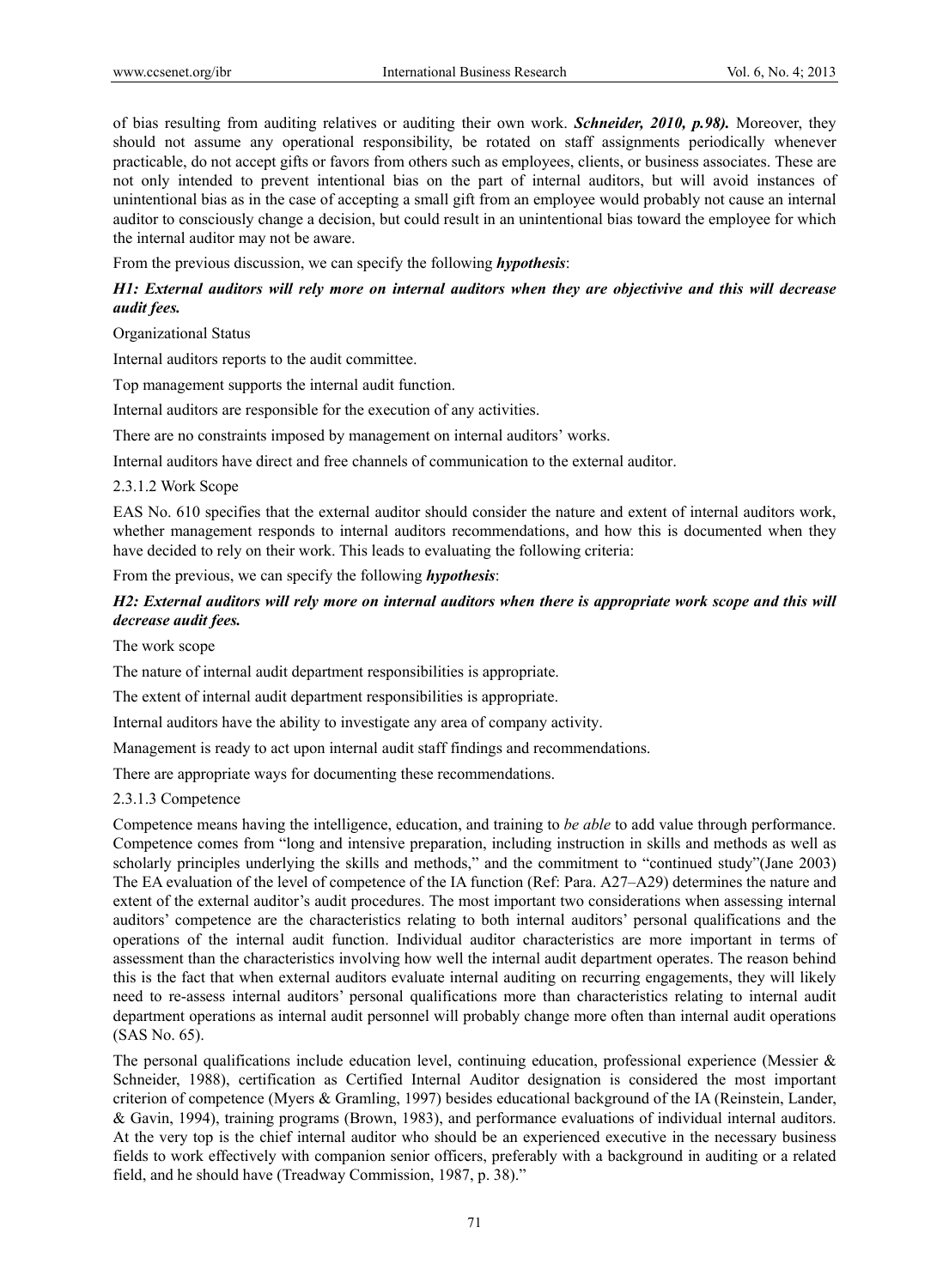With regard to competence, we expect that external auditors are more likely to rely on the work of internal auditors when they are more competent.

From the previous discussion, we can specify the following *hypothesis*:

# *H3: External auditors will rely more on internal auditors when they are competent and this will decrease audit fees.*

Competency

The education of internal auditors is adequate.

Internal auditors are provided with continuing education.

Internal auditors have adequate professional experience.

Internal auditors have professional certification.

The practices for hiring and training internal auditors are satisfactory.

2.3.1.4 Due Professional Care

Due care is the result of the fact that professional standards are generated "by force of organization or concerted opinion" (Jane 2003). For the external auditor to rely on the work of internal auditors, the internal auditor should plan, supervise, inspect and document their works. Also, whether there should be enough audit evidences, work programs, and papers. So, the internal auditor should exercise due professional care by taking into account the needs of the external auditors in addition to their expectations, including the nature, relative complexity and extent of work needed, and the expected savings in audit fees. This also includes considering the use of data analysis techniques and other computer-assisted audit tools (CBOK, 2007) for better achievement of their works.

In this context, we expect that auditors will rely more on the work of internal auditors when they exert due professional care.

From the previous discussion, we can specify the following *hypothesis*:

# *H4: External auditors will rely more on internal auditors when they exert due professional care and this will decrease audit fees.*

#### *Due professional care*

Internal audit work is planned and supervised effectively.

Internal audit work is inspected and documented appropriately.

Internal audit evidences are sufficient.

Work programs are sufficient.

Working paper documentation to support the internal auditors' conclusions is adequate.

We can conclude by saying that internal auditing is clearly a profession and value-adding and effective assurance services offered by internal auditors require objectivity, competence, and the use of due care collectively.

### **3. Methodology and Data Statistics Analysis**

Data in this study were obtained from survey questionnaires and publicly available information. A survey questionnaire was developed and tested with two auditors' professors and two practicing auditors to ensure that the questions were appropriate. After incorporating changes, one of these changes was to add a question related to the extent of application of EAS No. 610 in Egyptian Listed Companies. The survey data consist of matching responses to questions that were designed for the head of the IA department. A total of 380 questionnaire packages containing a covering letter, the survey and reply pre-paid addressed envelopes were mailed to the head of the IA department of the publicly listed companies on the Egyptian Exchange in 2010. Subsequently, the head of the IA departments were requested to enclose the name of partners who were in charge of their audits. Once the names of partner and public accounting firms were identified, the matching questionnaire for external auditors was sent. Audit fee data are hand-collected from annual reports for the responded firms. A total of 78 completed questionnaires from both internal and external auditor respondents were received, yielding a response rate of 20.5 percent.

After decoding and transforming the data into the computer for data processing, the  $17<sup>th</sup>$  version of the statistical tool SPSS was used to execute data statistical analysis of the field study as follow:

Statistical methods used in the research: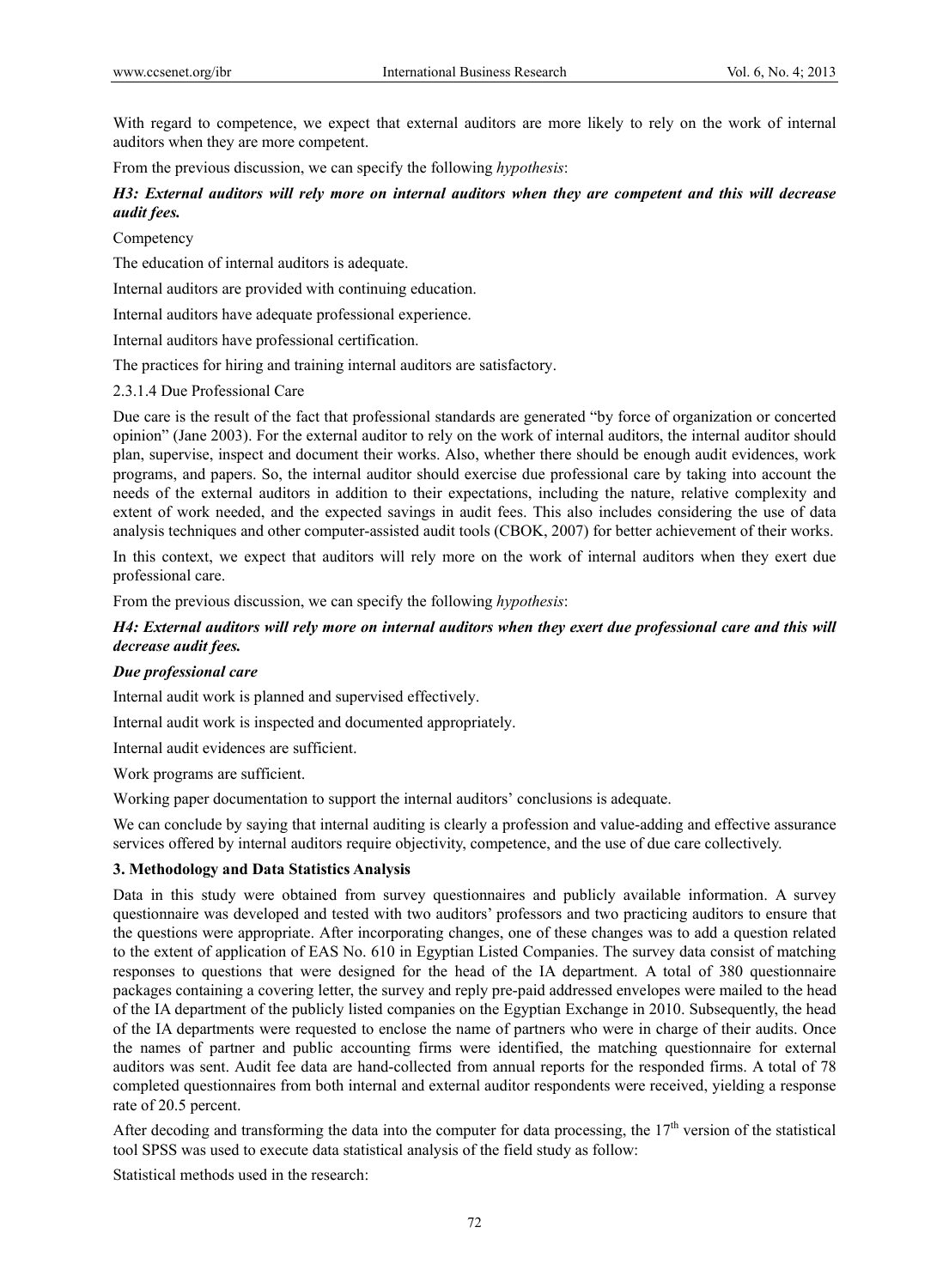# Reliability and Validity coefficients:

Reliability is intended to give almost the same results list if re-applied to the sample itself again while validity is intended to achieve the objective of the questionnaire.

### Descriptive Statistics:

Where mean was calculated and the standard deviation for the questions of the questionnaire within the light of the study sample as follows:

# Table 2. Descriptive statistics

|                                                                                           | Mean | Std. Deviation |
|-------------------------------------------------------------------------------------------|------|----------------|
| Organizational Status                                                                     | 2.57 | .550           |
| Internal auditors report to the audit committee.                                          | 2.34 | .530           |
| Top management supports the internal audit function.                                      | 1.68 | .677           |
| Internal auditors are responsible for the execution of any activities.                    | 2.96 | .474           |
| There are no constraints imposed by management on internal auditors' works.               | 1.79 | .639           |
| Internal auditors have direct and free channels of communication to the external auditor. | 2.47 | .721           |
| The work scope                                                                            | 2.50 | .683           |
| The nature of internal audit department responsibilities is appropriate                   | 2.13 | .472           |
| The extent of internal audit department responsibilities is appropriate                   | 2.55 | .598           |
| Internal auditors have the ability to investigate any area of company activity            | 3.00 | .816           |
| Management is ready to act upon internal audit staff findings and recommendations         | 2.49 | .702           |
| There are appropriate ways for documenting these recommendations                          | 2.46 | .738           |
| Competency                                                                                | 2.01 | .622           |
| The education of internal auditors is adequate                                            | 2.00 | .542           |
| Internal auditors are provided with continuing education                                  | 2.18 | .534           |
| Internal auditors have adequate professional experience                                   | 1.93 | .550           |
| Internal auditors have professional certification                                         | 2.33 | .575           |
| The practices for hiring and training internal auditors are satisfactory                  | 2.53 | .642           |
| Due professional care                                                                     | 2.04 | .528           |
| Internal audit work is planned and supervised effectively                                 | 2.93 | .660           |
| Internal audit work is inspected and documented appropriately                             | 2.92 | .688           |
| Internal audit evidences are sufficient                                                   | 2.92 | .583           |
| Work programs are sufficient.                                                             | 2.79 | .805           |
| Working paper documentation to support the internal auditors' conclusions is adequate     | 2.95 | .728           |

# Correlation:

Pearson correlation coefficient was used to measure the strength and type of relationship between variables, whether it is proportional or verse.

### Regression:

Stepwise regression, used to test the relationship between a dependent variable and one independent variable. A determinant coefficient was used to measure the ability of independent variables to explain the changes in the dependent variable.

# *3.1 Reliability and Validity Coefficients*

The reliability coefficient (Cronbach's Alpha) for the questionnaire questions was calculated to investigate the extent to which the results of the field study could be are reliable.

Since all the questions acquire likert scale, the reliability and validity coefficients of the study variables were calculated. In table 3 it is clear that figures of reliability and validity coefficient are reasonable for all variables. The questionnaire included two main variables, the reliability coefficient ranged from 0.641 for " Competence " to 0.839 for **"**work scope" , while the validity coefficient ranged from 0.801 to 0.916 respecively (the value of validity coefficient is the square root of the reliability coefficient).

It could be said that it is a coefficient with good significance for research aims, and that they meet the objectives of the study.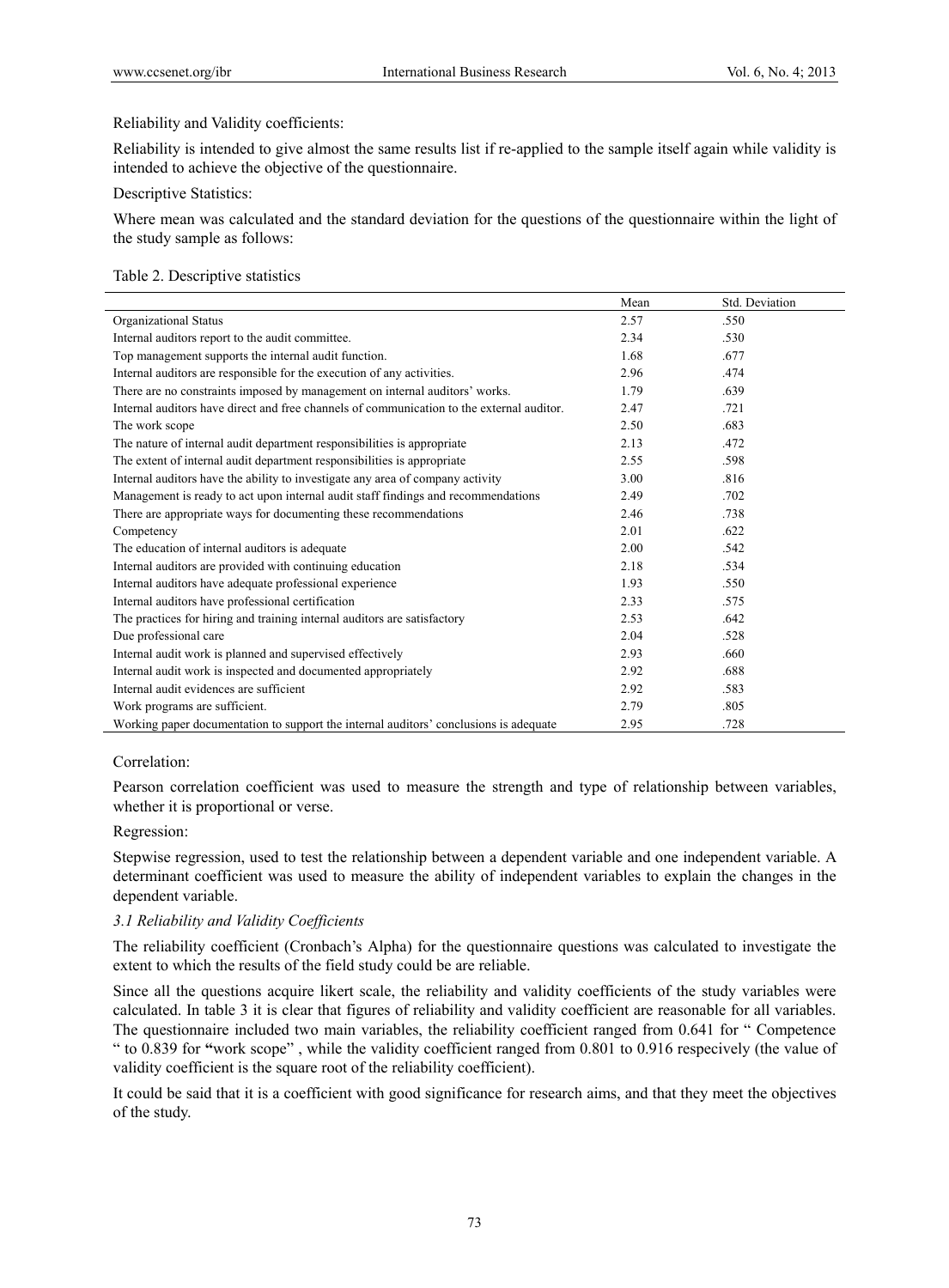|  | Table 3. Reliability and valiadity coefficients of the measurements used in the questionnaire |  |
|--|-----------------------------------------------------------------------------------------------|--|

| Variables                            | Cronbach's alpha | Valiadtiv |  |
|--------------------------------------|------------------|-----------|--|
| Characteristics of Internal Auditors | 0.932            | 0.965     |  |
| Organizational Status                | 0.749            | 0.865     |  |
| Work Scope                           | 0.839            | 0.916     |  |
| Competence                           | 0.641            | 0.801     |  |
| Due Professional Care                | 0.677            | 0.823     |  |

### *3.2 Sample Description According to Personal Variables*

In this section the sample of the study will be described according to personal variables as follow:

Table 4 shows that from the descriptive analysis, it can be seen that 52.6% of the sample are males, while the rest are females. In addition, most of the candidates aged between 30 to 40 and 40 to 50, representing 36.8% and 32.9% of the sample, respectively.

As it can be seen from Table 2 most of the sample has bachelor degree representing 48.7%. Most of the sample has ten to fifteen years of experience representing almost 31.6% of the study sample.

| Variable               |                           | Frequency | Percentage $(\% )$ |  |
|------------------------|---------------------------|-----------|--------------------|--|
| Gender                 | Male                      | 40        | 52.6               |  |
|                        | Female                    | 36        | 47.4               |  |
| Age                    | Less than 30 years        | 10        | 13.2               |  |
|                        | $30-40$ years             | 28        | 36.8               |  |
|                        | $40-50$ years             | 25        | 32.9               |  |
|                        | 50 years or higher        | 13        | 17.1               |  |
| <b>Education Level</b> | Secondary school or below | 6         | 7.9                |  |
|                        | Bachelor                  | 37        | 48.7               |  |
|                        | Diploma                   | 18        | 23.7               |  |
|                        | Master or higher          | 15        | 19.7               |  |
| Experience             | Less than 5 years         | 11        | 14.5               |  |
|                        | $5-10$ years              | 22        | 28.9               |  |
|                        | $10-15$ years             | 24        | 31.6               |  |
|                        | 15 years or higher        | 19        | 25.0               |  |

Table 4. Study sample descriptive analysis

### *3.3 Testing the Hypothesies*

### *H1: 'There is no significant relationship between organizational status of internal auditors and audit fees'*

To test this hypothesis we can use Correlation and regression model as follows:

Correlation coefficients:

Table 5 provides the correlation coefficients of the variables used in the multivariate analysis. As it can be seen, the correlation coefficients reported indicate that there is a strong negative correlation between (Top management supporting the internal audit function) and dependent variable (audit fees) where the value of the correlation coefficient is (-.796) , it is a significant at the significan level of 1%.

Generally, there is a negative relationship between the dependent variable(Audit Fees) and the independent variables(organizational status), and a significance at significance level 1%.

|  |  | Table 5. Correlation coefficients between organizational status and audit fees |  |
|--|--|--------------------------------------------------------------------------------|--|
|  |  |                                                                                |  |

| organizational status                                                                                                     | <b>Audit Fees</b> |
|---------------------------------------------------------------------------------------------------------------------------|-------------------|
| Internal auditors reports to the audit committee                                                                          | $-739**$          |
| Top management supports the internal audit function                                                                       | $-796**$          |
| Internal auditors are responsible for the execution of any activities.                                                    | $-.561**$         |
| There are not any constraints imposed by management on internal auditors works                                            | $-646**$          |
| Internal auditors have direct and free channels of communication to the external auditor                                  | $-415**$          |
| The more the strength the organizational status of internal auditors the more the reliance of the external auditor on the | $-771**$          |
| works of the internal auditors and so the lower the audit fees                                                            |                   |
| $\mathcal{N}$ and $\mathcal{N}$ are the set of $\mathcal{N}$ and $\mathcal{N}$ are the set of $\mathcal{N}$               |                   |

Note: \*\* Correlation is significant at the 0.01 level (2-tailed).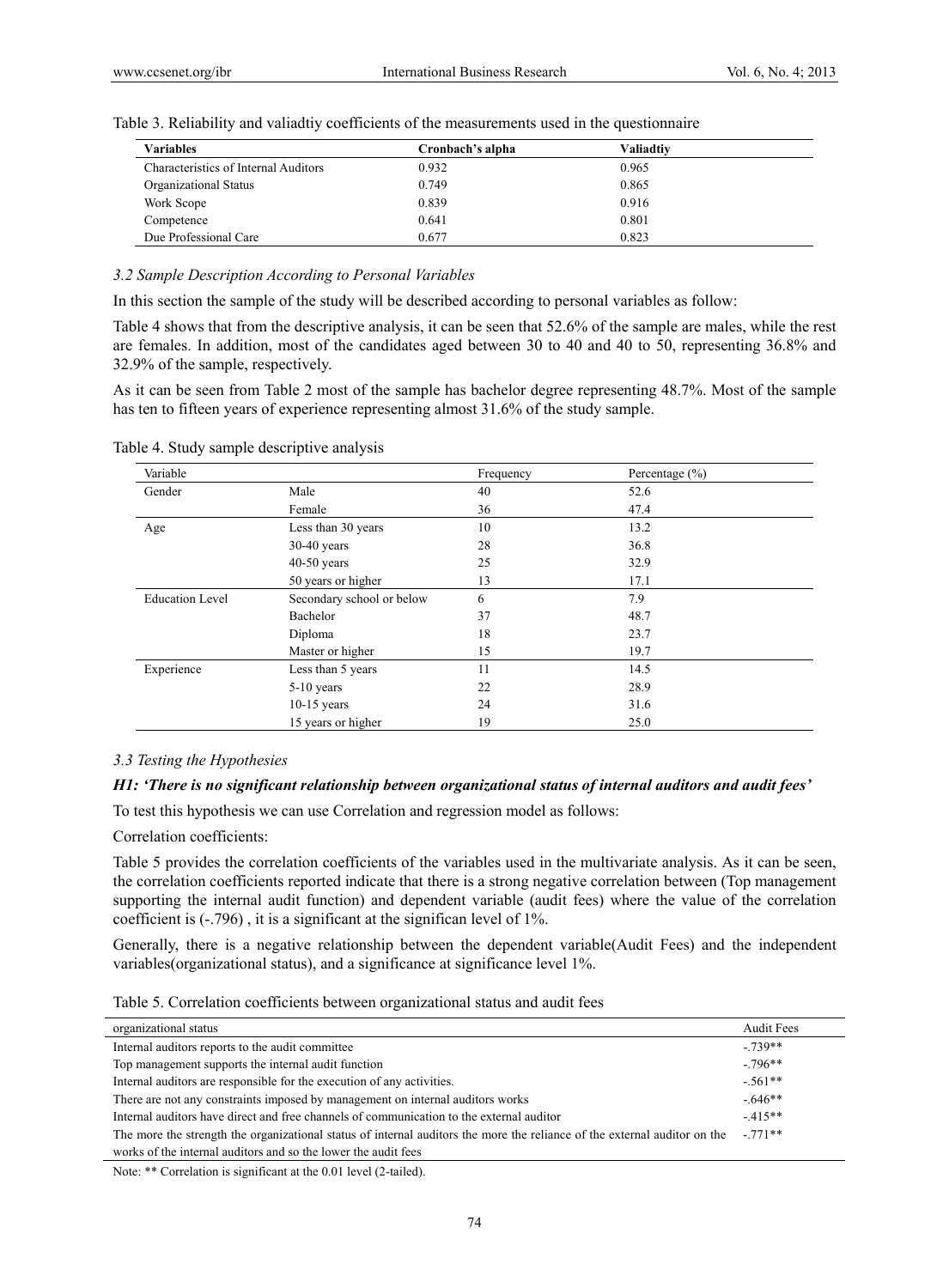### Regression model:

Table 6 represents a The stepwise regression model of independent variables (organizational status of internal auditors) on the dependent variable (Audit fees).

| F              | $R^2$ |          |         |          |         |  |
|----------------|-------|----------|---------|----------|---------|--|
| (P-value)      |       |          | B       |          | P-value |  |
| 83.856 (0.000) | 0.825 | Constant | 3.911   | 11.410   | .000    |  |
|                |       | x1.1.2   | $-.322$ | $-2.709$ | .008    |  |
|                |       | x1.1.6   | $-.808$ | $-7.060$ | .000    |  |
|                |       | x1.1.3   | $-.549$ | $-4.971$ | .000    |  |
|                |       | x1.1.4   | $-.579$ | $-3.106$ | .003    |  |

### Table 6. The stepwise regression

It is clear significant regression model as the F value (83.856) and it is significant at a significan level of 1% as the value of  $(Sig = 0.000)$  is less than the significant level 1%, a significant regression coefficients and constant show through T test and the value of p-value as it is significant at the significant level 1%, The most important independent variables that affect the dependent variable are:

Top management supports the internal audit function.

 The more the strength the organizational status of internal auditors the more the reliance of the external auditor on the works of the internal auditors and so the lower the audit fees.

- Internal auditors are responsible for the execution of any activities.
- There are not any constraints imposed by management on internal auditors works.

The determination coefficient is (0.825), which means that the independent variables explain 82.5% of the changes that occur in the dependent variable (audit fees).

From the above **H1** is incorrect and we **accept** the alternative hypothesis:

### **'There is significant relationship between organizational status of internal auditors and audit fees'**

#### **H2: 'There is no significant relationship between the work scope of internal auditors and audit fees'**

To test this hypothesis we can use Correlation and regression model as follows:

Correlation coefficients:

Table 7 provides the correlation coefficients of the variables used in the multivariate analysis. As it can be seen, the correlation coefficients reported indicated that there is a strong negative correlation between (Management is ready to act upon internal audit staff findings and recommendations) and dependent variable (Audit fees) where the value of the correlation coefficient is  $(-.831)$ , it is a significant at the significan level of 1%. Generally, there is a negative relationship between the dependent variable and the independent variables (The work scope of internal auditors), and a significance at significance level 1%.

| Table 7. Correlation coefficients between the work scope of internal auditors and audit fees |  |
|----------------------------------------------------------------------------------------------|--|
|----------------------------------------------------------------------------------------------|--|

| The work scope                                                                                          | <b>Audit Fees</b> |
|---------------------------------------------------------------------------------------------------------|-------------------|
| The nature of internal audit department responsibilities is appropriate                                 | $-758**$          |
| The extent of internal audit department responsibilities is appropriate                                 | $-.662**$         |
| Internal auditors have the ability to investigate any area of company activity                          | $-741**$          |
| Management is ready to act upon internal audit staff findings and recommendations                       | $-.831**$         |
| There are appropriate ways for documenting these recommendations                                        | $-764**$          |
| The better the audit scope of internal audit the more the reliance of the external auditor on the works | $-778**$          |
| of the internal auditors and so the lower the audit fees.                                               |                   |

Note: \*\* Correlation is significant at the 0.01 level (2-tailed).

#### Regression model:

Table 8 represents a The stepwise regression model of independent variables (The work scope of internal auditors) on the dependent variable (Audit fees).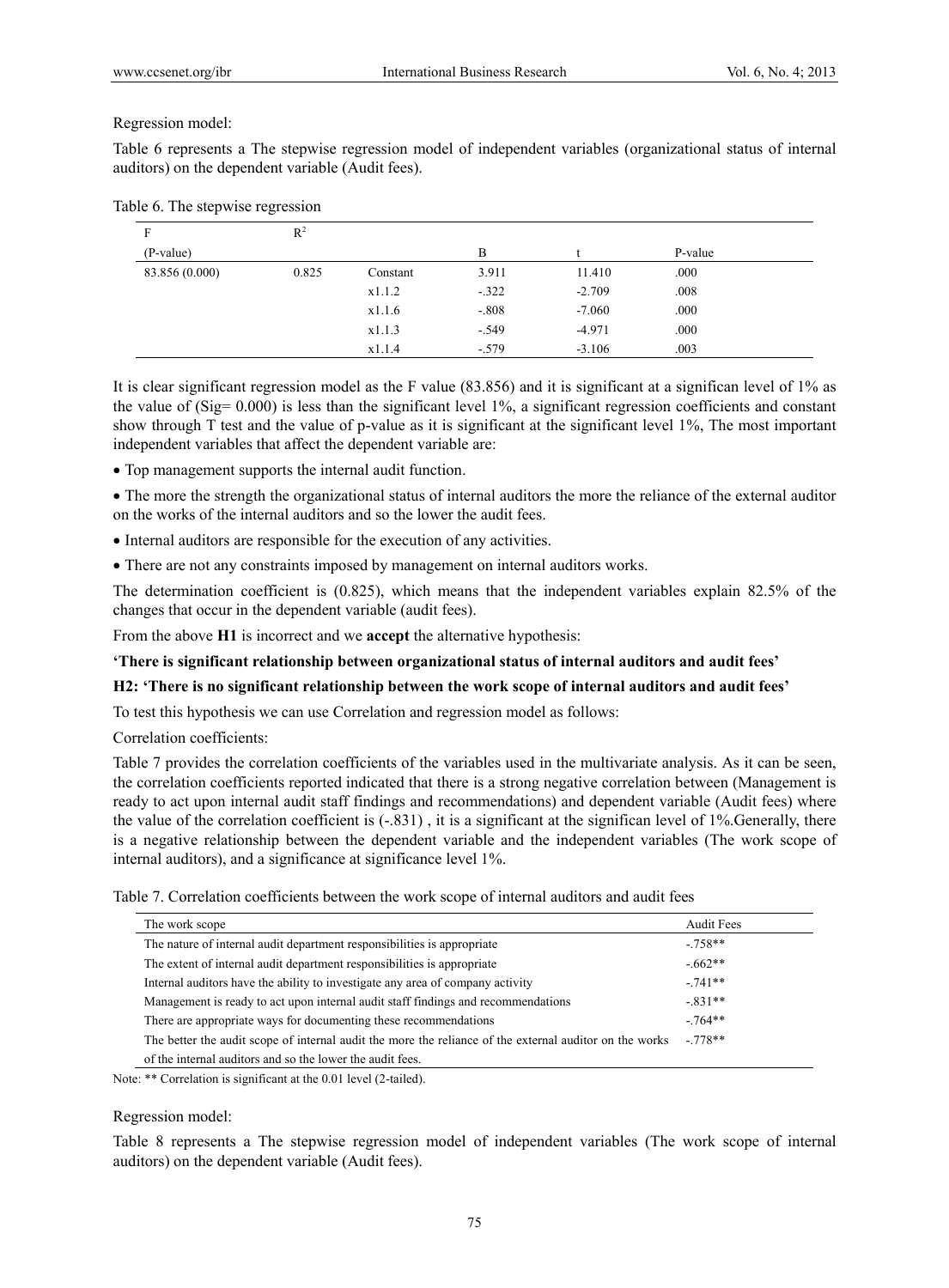| Table 8. The stepwise regression |  |
|----------------------------------|--|
|----------------------------------|--|

|                | $R^2$ |          |         |          |         |
|----------------|-------|----------|---------|----------|---------|
| (P-value)      |       |          |         |          | P-value |
| 97.642 (0.000) | 0.728 | Constant | 4.324   | 24.546   | .000    |
|                |       | x1.2.4   | $-.529$ | $-5.735$ | .000    |
|                |       | x1.2.6   | $-321$  | $-3.143$ | .002    |

It is clear significant regression model as the F value (97.642) and it is significant at a significan level of 1% as the value of  $(Sig = 0.000)$  is less than the significant level 1%, a significant regression coefficients and constant show through T test and the value of p-value as it is significant at the significant level 1%, The most important independent variables that affect the dependent variable (Audit fees) are:

Management is ready to act upon internal audit staff findings and recommendations.

 The better the audit scope of internal audit the more the reliance of the external auditor on the works of the internal auditors and so the lower the audit fees.

The determination coefficientis (0.728), which means that the independent variables explain 72.8% of the changes that occur in the dependent variable (Audit fees). (Also whatt about the remaining percentage 28.2%)

From the above **H2** hypothsis is incorrect and we accept the alternative hypothesis:

### **'There is significant relationship between the work scope of internal auditors and audit fees'**

#### **H3: 'There is no significant relationship between competency of internal auditors and audit fees'**

To test this hypothesis we can use Correlation and regression modle as follows:

Correlation coefficients:

Table 9 provides the correlation coefficients of the variables used in the multivariate analysis. As it can be seen, the correlation coefficients reported indicate that there is a strong negative correlation between (The adequacy of internal auditors educations) and dependent variable (Audit fees) where the value of the correlation coefficient is (-.832) , it is a significant at the significan level of 1%. Generally, there is a negative relationship between the dependent variable and the independent variables (Competency of internal auditors), and a significance at significance level 1%.

Table 9. Correlation coefficients between competency of internal auditors and audit fees

| Competency                                                                                        | <b>Audit Fees</b> |
|---------------------------------------------------------------------------------------------------|-------------------|
| The education of internal auditors is adequate                                                    | $-832**$          |
| Internal auditors are provided with continuing education                                          | $-726**$          |
| Internal auditors have adequate professional experience                                           | $-778**$          |
| Internal auditors have professional certification                                                 | $-756**$          |
| The practices for hiring and training internal auditors are satisfactory                          | $-798**$          |
| The more the competency of internal auditors the more the reliance of the external auditor on the | $-748**$          |
| works of the internal auditors and so the lower the audit fees                                    |                   |

Note: \*\* Correlation is significant at the 0.01 level (2-tailed).

### Regression model:

Table 10 represents a The stepwise regression model of independent variables (Competency of internal auditors) on the dependent variable (Audit fees).

|  |  | Table 10. The stepwise regression |
|--|--|-----------------------------------|
|  |  |                                   |

| F              | $\mathbb{R}^2$ |          |         |          |         |
|----------------|----------------|----------|---------|----------|---------|
| (P-value)      |                |          | B       |          | P-value |
| 95.341 (0.000) | 0.799          | Constant | 4.648   | 26.625   | .000    |
|                |                | x1.3.1   | $-.564$ | $-5.929$ | .000    |
|                |                | x1.3.5   | $-441$  | $-4.093$ | .000    |
|                |                | x1.3.6   | $-213$  | $-2.252$ | .027    |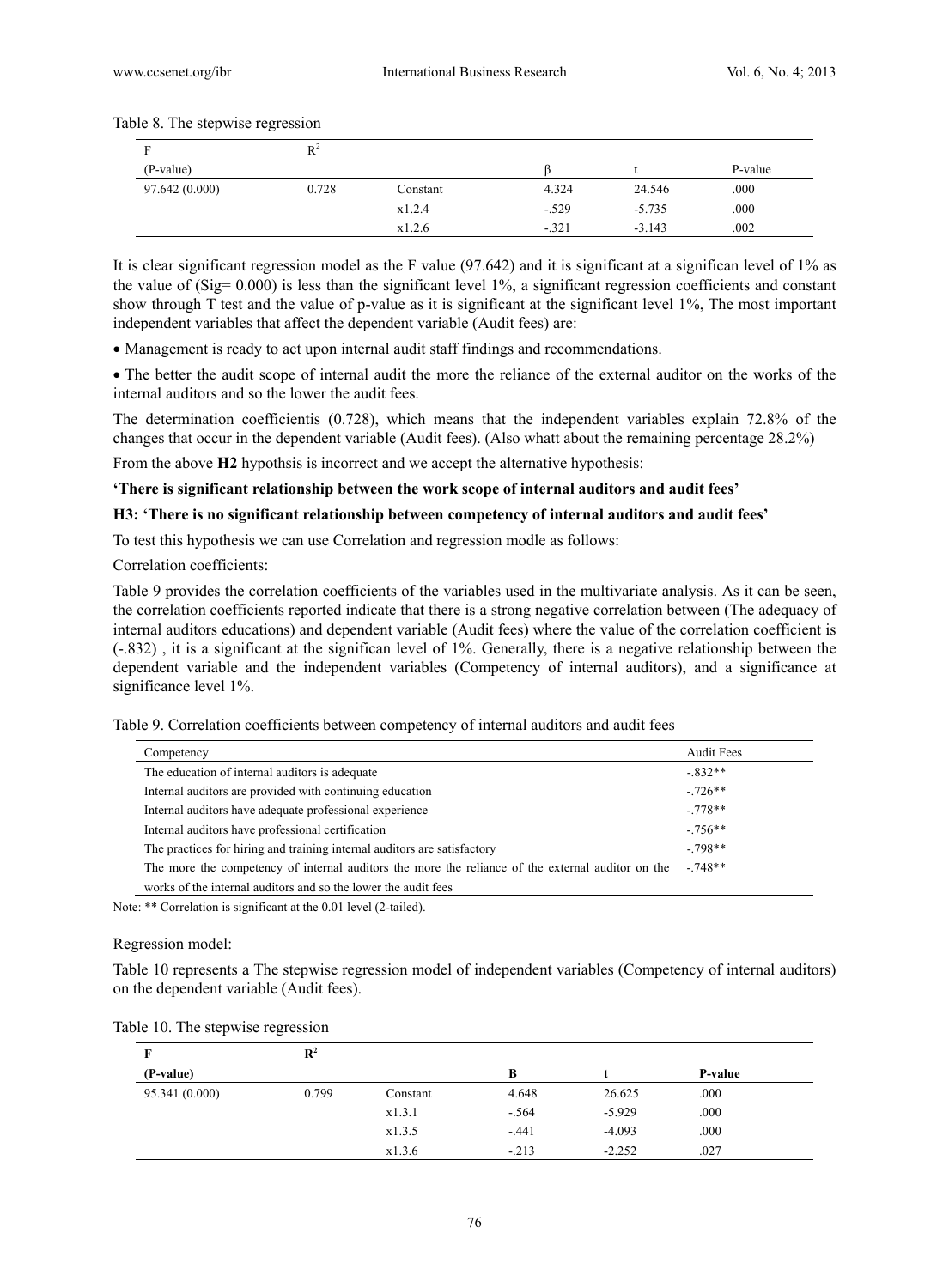It is clear significant regression model as the F value (95.341) and it is significant at a significan level of 1% as the value of  $(Sig = 0.000)$  is less than the significant level 1%, a significant regression coefficients and constant show through T test and the value of p-value as it is significant at the significant level 1%, The most important independent variables that affect the dependent variable (audit fees) are:

- The education of internal auditors is adequate.
- The practices for hiring and training internal auditors are satisfactory.

 The more the competency of internal auditors the more the reliance of the external auditor on the works of the internal auditors and so the lower the audit fees.

The determination coefficientis (0.799), which means that the independent variables explain 79.9% of the changes that occur in the dependent variable (Audit fees).

From the above **H3** is incorrect and we **accept** the alternative hypothesis:

# **'There is significant relationship between competency of internal auditors and audit fees'**

# **H1d: 'There is no significant relationship between due professional care by internal auditors and audit fees'**

To test this hypothesis we can use Correlation and regression model as follows:

Correlation coefficients:

Table 11 provides the correlation coefficients of the variables used in the multivariate analysis. As it can be seen, the correlation coefficients reported indicated that there is a strong negative correlation between (Working paper documentation to support the internal auditors' conclusions is adequate) and dependent variable (Audit fees) where the value of the correlation coefficient is  $(-.773)$ , it is a significant at the significan level of 1%. Generally, there is a negatively relationship between the dependent variable and the independent variables (Due professional care by internal auditors), and a significance at significance level 1%.

Table 11. Correlation coefficients between due professional care by internal auditors and audit fees

| Due professional care                                                                                     | <b>Audit Fees</b> |
|-----------------------------------------------------------------------------------------------------------|-------------------|
| Internal audit work is planned and supervised effectively                                                 | $-706**$          |
| Internal audit work is inspected and documented appropriately                                             | $-.684**$         |
| Internal audit evidences are sufficient                                                                   | $-631**$          |
| Work programs are sufficient.                                                                             | $-561**$          |
| Working paper documentation to support the internal auditors' conclusions is adequate                     | $-773**$          |
| The more the strength the due professional care exerted by internal auditors the more the reliance of the | $-692**$          |
| external auditor on the works of the internal auditors and so the lower the audit fees                    |                   |

Note: \*\* Correlation is significant at the 0.01 level (2-tailed).

Regression model:

Table 12 represents a The stepwise regression model of independent variables (Due professional care by internal auditors) on the dependent variable (Audit fees).

| Table 12. The stepwise regression |  |
|-----------------------------------|--|
|-----------------------------------|--|

|                | $\mathbb{R}^2$ |          |        |         |         |  |
|----------------|----------------|----------|--------|---------|---------|--|
| (P-value)      |                |          | B      |         | P-value |  |
| 47.504 (0.000) | 0.664          | Constant | 3.655  | 16.064  | .000    |  |
|                |                | x1.4.5   | $-559$ | $-4.48$ | .000    |  |
|                |                | x1.4.3   | $-492$ | $-3.47$ | .000    |  |
|                |                | x1.4.6   | $-455$ | $-3.08$ | .002    |  |

It is clear significant regression model as the F value (47.504) and it is significant at a significan level of 1% as the value of  $(Sig = 0.000)$  is less than the significant level 1%, a significant regression coefficients and constant show through T test and the value of p-value as it is significant at the significant level 1%, The most important independent variables that affect the dependent variable are:

Working paper documentation to support the internal auditors' conclusions is adequate.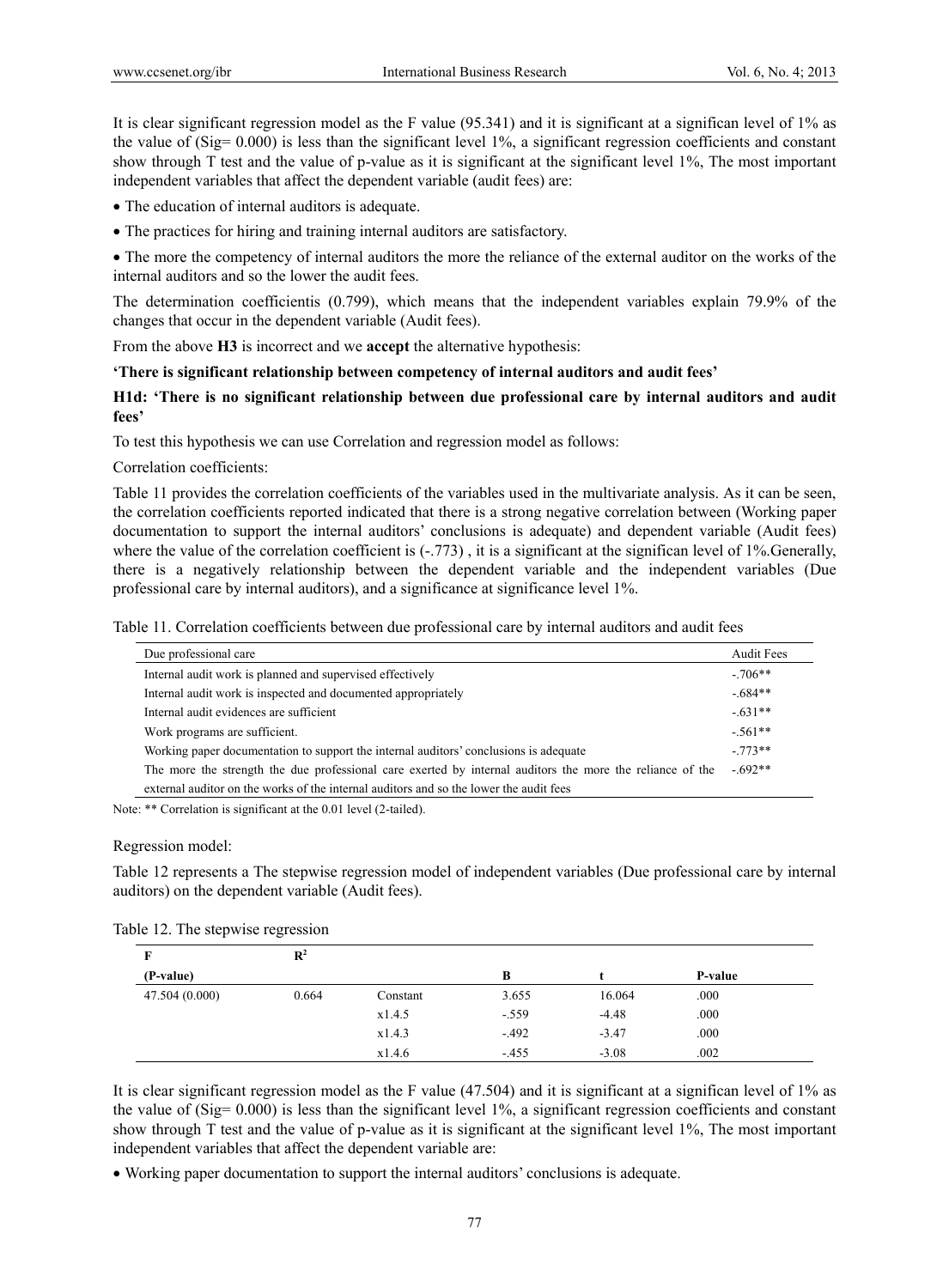• Internal audit evidences are sufficient.

 The more the strength the due professional care exerted by internal auditors the more the reliance of the external auditor on the works of the internal auditors and so the lower the audit fees.

The determination coefficientis (0.664), which means that the independent variables explain 66.4% of the changes that occur in the dependent variable (Audit fees).

From the above **H1d** is incorrect and we accept the alternative hypothesis:

### **'There is significant relationship between due professional care by internal auditors and audit fees'**

From the above the first hypothesis is incorrect and we **accept** the alternative hypothesis:

# **'There is significant relationship between characteristics of internal auditors and audit fees'**

### **4. Conclusions and Implications**

The results of this study indicate that certain internal auditors' characteristics are significant determinants of external audit fees. Specifically, in terms of IA characteristics, internal audit organizational status, work performed, competence, and professional due care larger internal are associated with lower audit fees. Specfically, the more management is ready to act upon internal audit staff findings and recommendations, the better the education of internal auditors, the more the practices for hiring and training internal auditors are satisfactory, the more the adequacy that working paper documentation support the internal auditors' conclusions, and the more the suffciency of internal audit evidences, the lower the auditt fees.

This study provides further evidence to support the linkage between external audit fees and internal audit characteristics. The fndings of this study is consistent with Sandra and Hutchinson (2010) which showed that certain IA characteristics and work performed are important determinants of external audit fees. Specifically, in terms of IA characteristics, they found that larger internal audit departments are associated with lower audit fees. The results of ttheir study provides support to the international auditing standards requirement of external auditors assessing the activities of internal auditing and their impact on external audit procedures, and on the co-ordination of external and internal audit work which is consistent with the results of our study.

# **5. Future Research**

Researchers can study whether outsourced internal audit activities result in greater internal auditor objectivity. Also, other than the direct employment relationship, what are the differences in the relationships between internal auditors and management and external auditors and management and whether these differences in relationships drive differences in objectivity threats? There are no previous academic efforts at devising a framework for managing threats to internal auditor objectivity.

### **Acknowledgements**

The authors would like to acknowledge the helpful comments received from the editor and the reviewers.

### **References**

- Abdel-khalik, A. R., Snowball, D. A., & Wragge, J. H. (1983). The effect of certain internal audit variables on planning and external audit program. *The Accounting Review*, *58*(2), 215-217.
- American Institute of Certified Public Accountants (AICPA). (1991). *Statement on Auditing Standards No. 65. The auditors' consideration of the internal audit function in an audit of financial statements*. New York, NY: AICPA.
- Arnold Schneider. (2010). Analysis of professional standards and research findings to develop decision aids for reliance on internal auditing. *Research in Accounting Regulation*, *22*, 96-106. http://dx.doi.org/10.1016/j.racreg.2010.07.004
- Brody, R. G. (2012). External auditors' willingness to rely on the work of internal auditors: The influence of work style and barriers to cooperation. *Advances in Accounting*, *incorporating Advances in International Accounting*, *28*, 11-21. http://dx.doi.org/10.1016/j.adiac.2012.02.005
- Brody, R. G., Golen, S. P., & Reckers, P. M. J. (1998). An empirical investigation of the interface between internal and external auditors. *Accounting and Business Research, 28*(3), 160-172. http://dx.doi.org/10.1080/00014788.1998.9728907
- Brown, P. R. (1983). Independent auditor judgment in the evaluation of internal audit functions. *Journal of Accounting Research*, (Autumn), 444-455. http://dx.doi.org/10.2307/2490784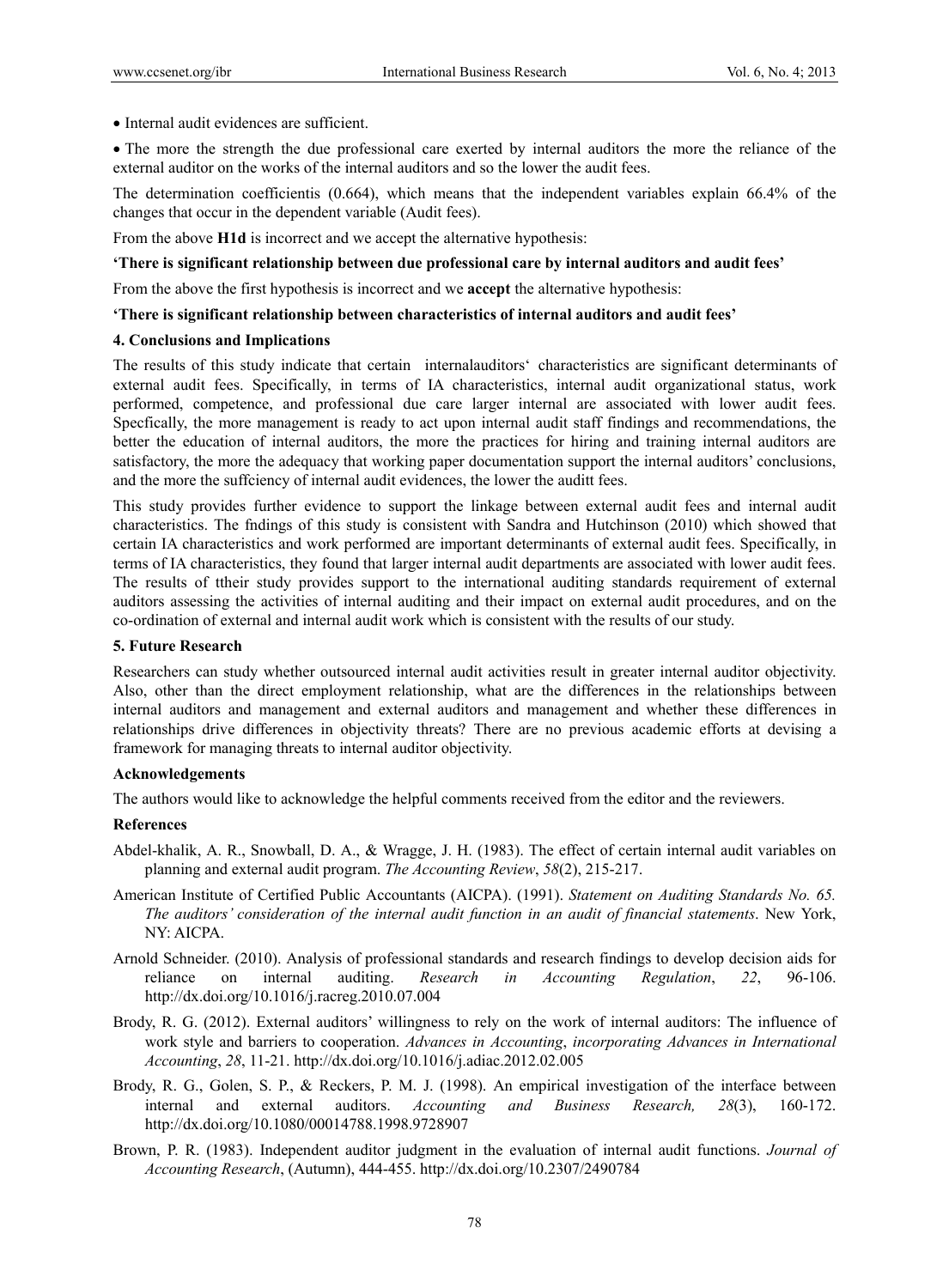- Carcello, J. V., Hermanson, D. R., & Raghunandan, K. (2005). Factors associated with U.S. public companies' investment in internal auditing. *Accounting Horizons*, *19*(2), 69-84. http://dx.doi.org/10.2308/acch.2005.19.2.69
- Carey, P., Simnett, R., & Tanewski, G. (2000). Voluntary demand for internal and external by family businesses. *Auditing: A Journal of Practice and Theory, 19*(Suppl.).
- Clark, M. W., Gibbs, T. E., & Schroeder, R. G. (1980). Evaluating internal audit departments under SAS No. 9: criteria for judging competence, objectivity, and performance. *The Woman CPA, 22*, 8-11.
- DeZoort, F. T., Houston, R. W., & Peters, M. F. (2001). The impact of internal auditor compensation and role on external auditors' planning judgments and decisions. *Contemporary Accounting Research,* Summer, 257-281. http://dx.doi.org/10.1506/7ERQ-LD54-BTQV-TUVE
- Elliott, R. K., & Korpi, A. R. (1978). *Factors affecting audit fees*. Appendix Commission on Auditors' Responsibilities. Cost-Benefit Analysis of Auditing Research Study No. 3 by Melvin F. Shakun. New York: AICPA.
- Felix, W. L., Gramling, A. A., & Maletta, M. J. (2001). The contribution of internal audit as a determinant of external audit fees and factors influencing this contribution. *Journal of Accounting Research*, December, 513-53. http://dx.doi.org/10.1111/1475-679X.00026
- Francis, J. (1984). The effect of audit firm size on audit prices. *Journal of Accounting and Economics, 6*, 133-152. http://dx.doi.org/10.1016/0165-4101(84)90010-7
- Glover, S. M. (2008). Internal Audit Sourcing Arrangement and the External Auditor's Reliance Decision. *Contemporary Accounting Research*. http://dx.doi.org/10.1506/car.25.1.7
- Goodwin-Stewart, J., & Kent, P. (2006). The use of internal audit by Australian companies. *Managerial Auditing.* http://dx.doi.org/10.1108/02686900610634775
- Gramling, A. A. (1999). External auditors' reliance on work performed by internal auditors: the influence of fee pressure on this reliance decision. *Auditing: a Journal of Practice & Theory, 18*, 117-135.
- Gramling, A. A., & Myers, P. M. (1997). Practitioners' and users' perceptions of the benefits of certification of internal auditors. *Accounting Horizons*, March, 39-53. Retrieved form http://www.efsa.gov.eg/content/efsa2\_ar/efsa2\_merge\_audit/audit13.htm
- Institute of Internal Auditors (IIA). (2003). The IIA's position statement on audit committees.
- Institute of Internal Auditors (IIA). (2009). Guidance Task Force. Altamonte Springs, FL. *The Institute of Internal Auditors*.
- Jaggi, B., & Leung, S. (2007). Impact of family dominance on monitoring of earnings management by audit committees: Evidence from Hong Kong. *Journal of International Accounting, Auditing and Taxation*, *16*, 27-50. http://dx.doi.org/10.1016/j.intaccaudtax.2007.01.003
- Jane. (2003). independence and objectivity: a framework for research opportunities in internal auditing. *The Institute of Internal Auditors Research Foundation Journal*, *21*(1), 81-101.
- Jenny, G. S. (2006). Relation between external audit fees, audit committee characteristics and internal audit. *Accounting and Finance*, *46*, 387-404. http://dx.doi.org/10.1111/j.1467-629X.2006.00174.x
- Kachelmeier, S. J., & Shehata, M. (1997). Internal auditing and voluntary cooperation in firms: A cross-cultural experiment. *The Accounting Review*, *72*(3), 407-431.
- Krishnamoorthy, G. (2001). *A cascaded inference model for evaluation of the internal audit report*. *Decision Sciences,* Summer, 499-520. http://dx.doi.org/10.1111/j.1540-5915.2001.tb00969.x
- Leung, P. B., & Cooper, P. R. (2004). *The Role of International Audit in Corporate Governance and Management*. Melbourne, Vic: RMIT Publishing.
- Maletta, M. J. (1993). An examination of auditors' decisions to use internal auditors as assistants: The effect of inherent risk. *Contemporary Accounting Research, 9*(2), 508-526. http://dx.doi.org/10.1111/j.1911-3846.1993.tb00895.x
- Margheim, L. L. (1986). Further evidence on external auditors' reliance on internal auditors. *Journal of Accounting Research*, Spring, 194-205. http://dx.doi.org/10.2307/2490813
- Munro, L. (2009). External auditors' reliance on internal audit: the impact of sourcing arrangements and